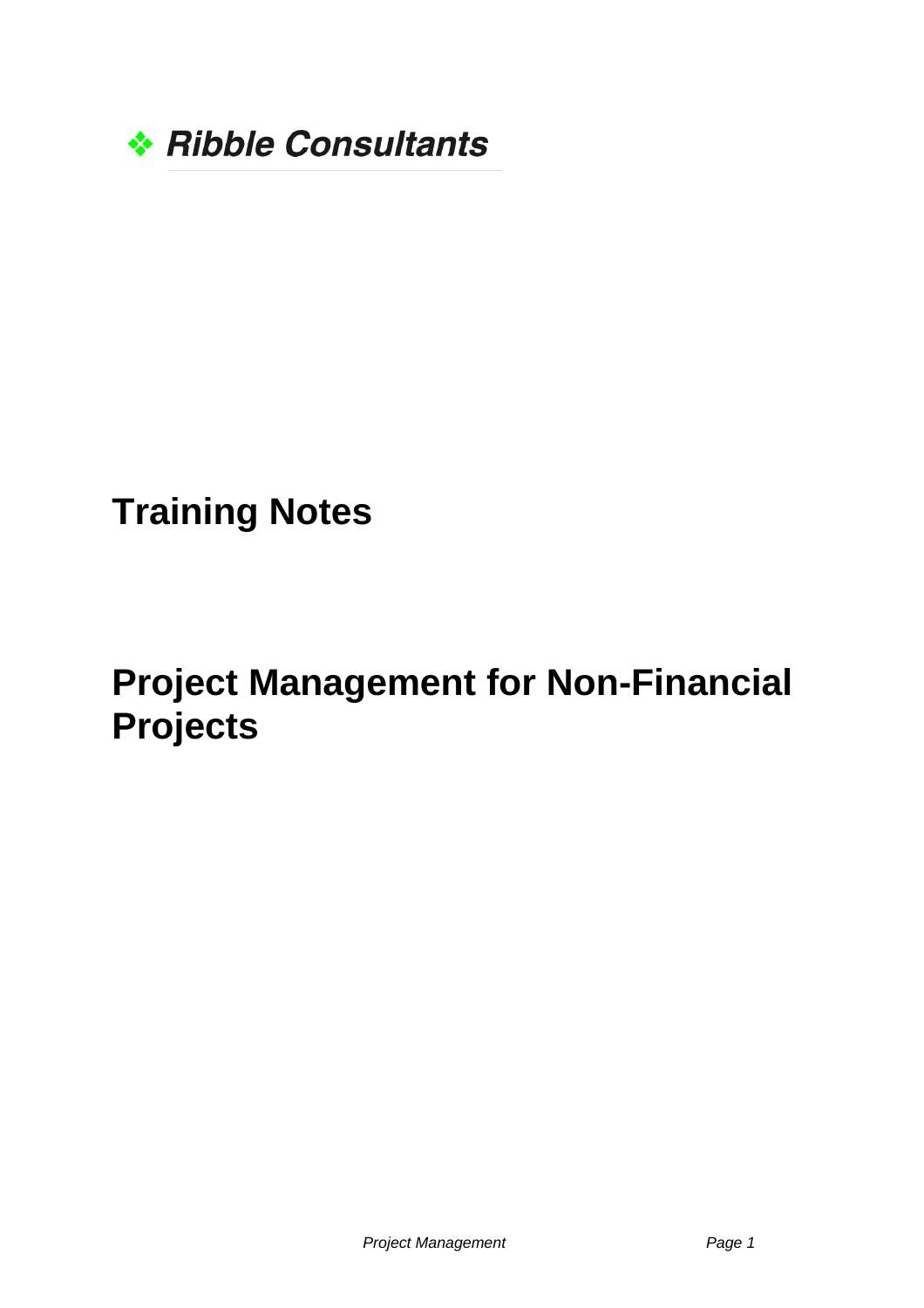## **Introduction**

This is one of a series of toolkits produced by Ribble Consultants, based on material used in specific assignments. For other notes, see our website, [www.ribble](http://www.ribble-consultants.co.uk/)[consultants.co.uk](http://www.ribble-consultants.co.uk/)

There is a lot of literature around regarding project management, but much of this related to projects where the fundamental objective is financial and time and quality are constraints. This is for another type of project, typically funded by the public sector, where the budget is more or less fixed and the questions is one of how to get the best out of it in solving a particular (non-financial problem).

The notes here give a set of ideas and principles for managing such projects. This is not a procedures manual (on the lines of Prince2), although it relies heavily on techniques used by the EU in Project Cycle Management and Logical Framework Analysis. However, we hope that it gives checklists and ideas to enable someone to properly manage such a process.

Note that there are references to EU programmes which have ceased to exist or changed in nature in the examples. We have not sought to keep the document continually updated since the principles remain valid even if the sources of finance have changed.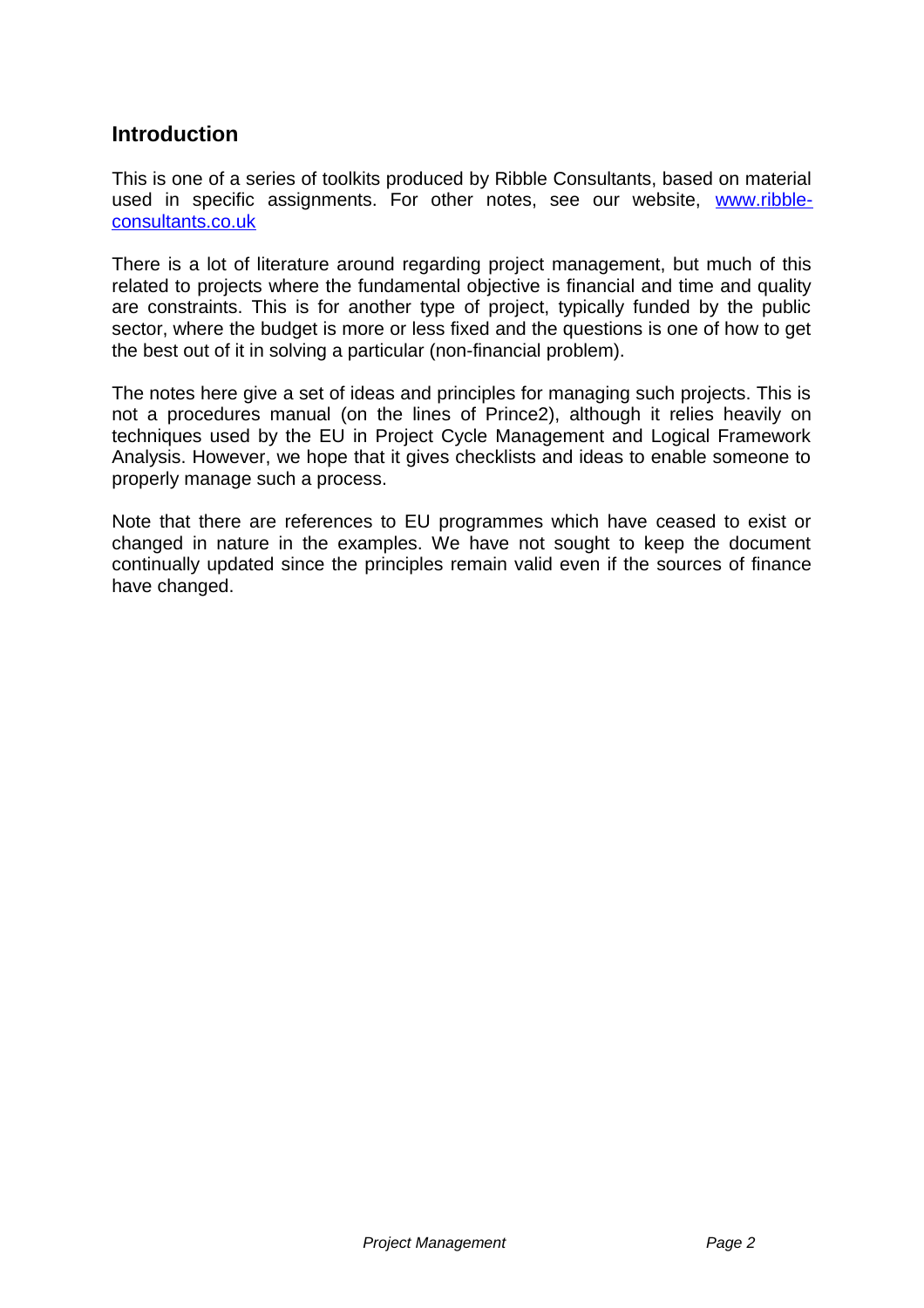## **Table of Contents**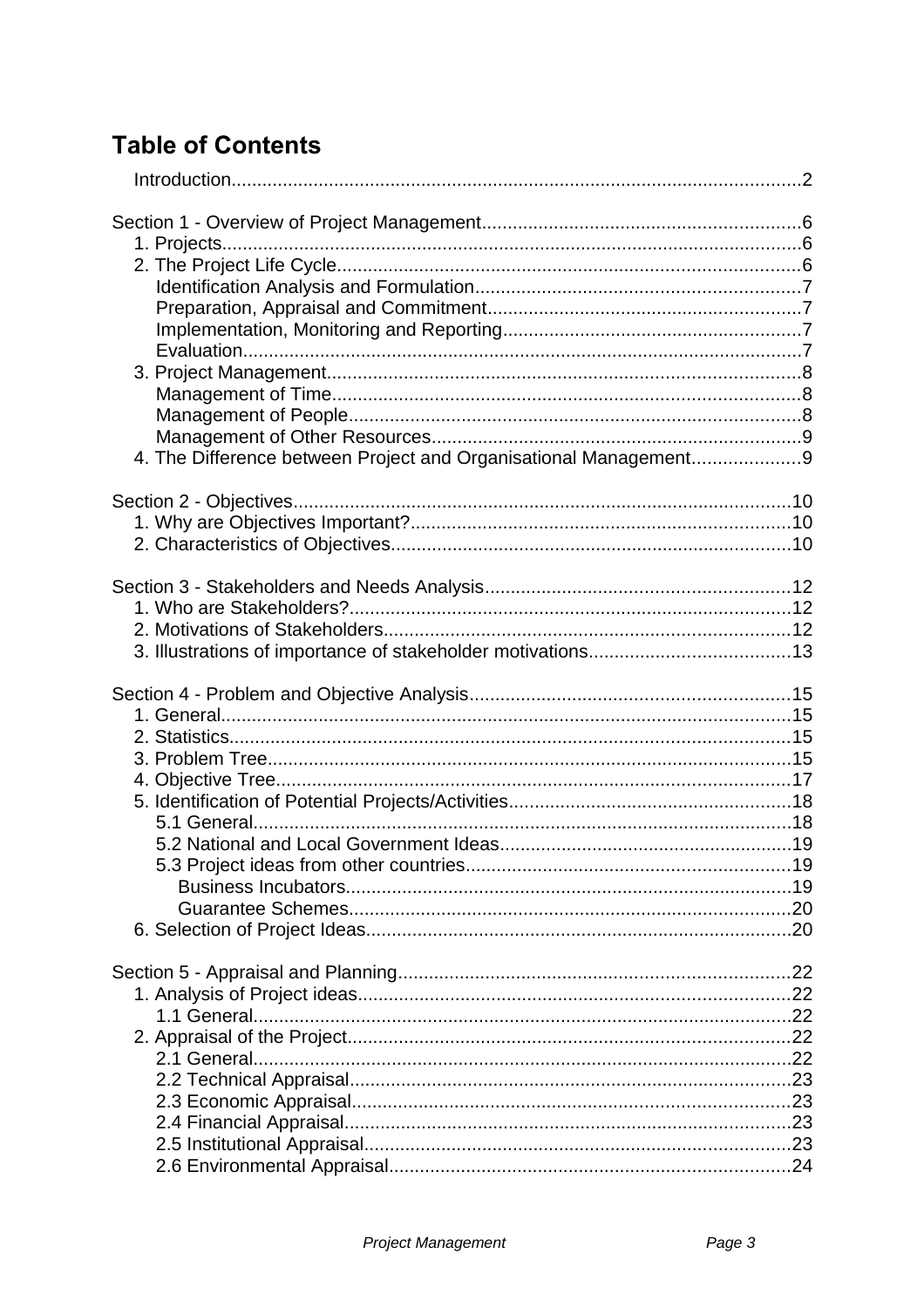| Section 7 - Needs of Funders and the Logical Framework Method28     |  |
|---------------------------------------------------------------------|--|
|                                                                     |  |
|                                                                     |  |
|                                                                     |  |
|                                                                     |  |
|                                                                     |  |
|                                                                     |  |
|                                                                     |  |
|                                                                     |  |
| 2.2 Structure of a logframe matrix (at programme level) 31          |  |
|                                                                     |  |
|                                                                     |  |
| 2.5 Why do we treat the Log Frame and the PPM Separately?33         |  |
|                                                                     |  |
|                                                                     |  |
|                                                                     |  |
|                                                                     |  |
|                                                                     |  |
|                                                                     |  |
|                                                                     |  |
|                                                                     |  |
|                                                                     |  |
|                                                                     |  |
| 3. Packaging of projects - how to make them attractive to funders37 |  |
|                                                                     |  |
|                                                                     |  |
|                                                                     |  |
|                                                                     |  |
|                                                                     |  |
|                                                                     |  |
|                                                                     |  |
|                                                                     |  |
|                                                                     |  |
|                                                                     |  |
|                                                                     |  |
|                                                                     |  |
|                                                                     |  |
|                                                                     |  |
|                                                                     |  |
|                                                                     |  |
|                                                                     |  |
|                                                                     |  |
|                                                                     |  |